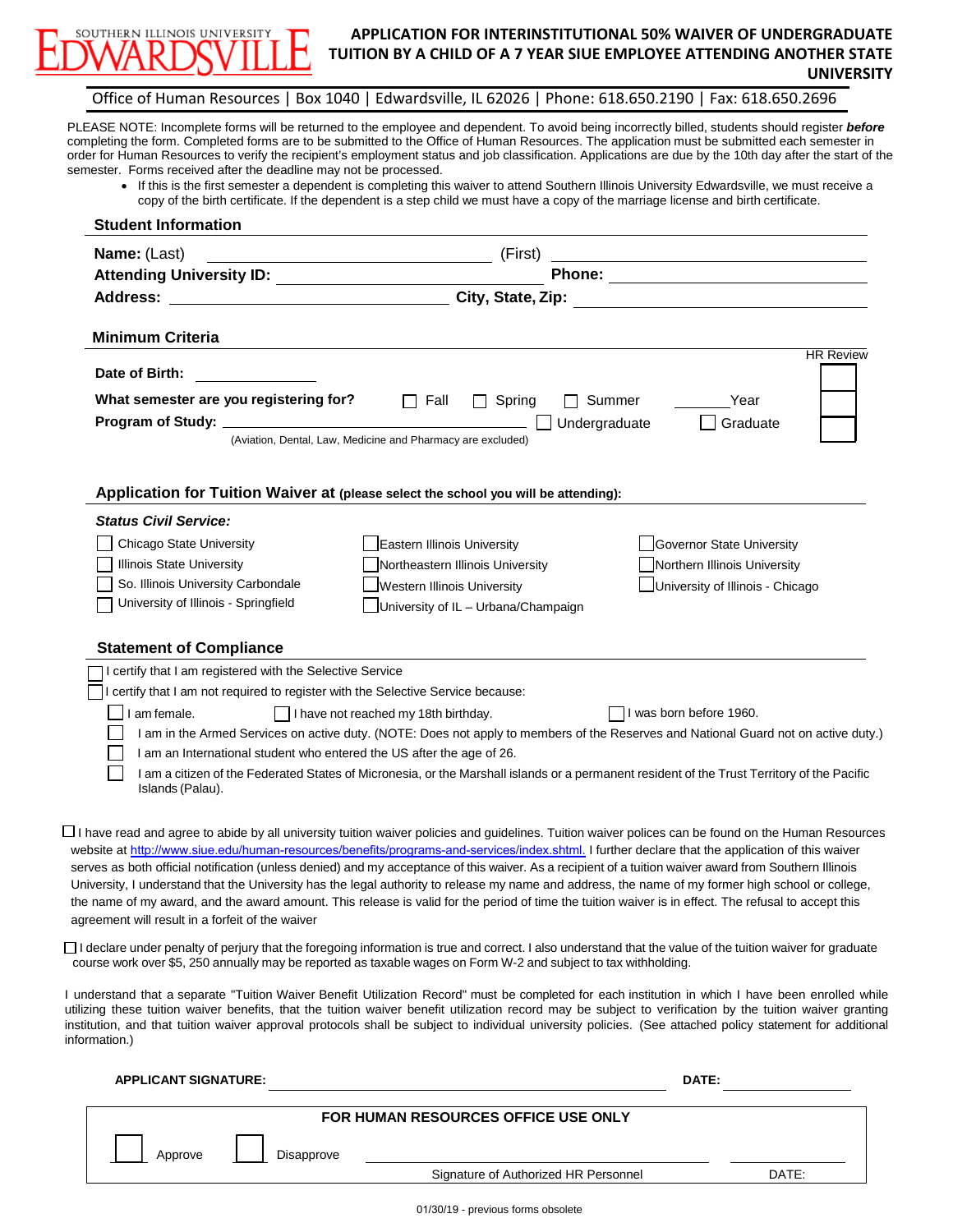# **Parent's Disclosure/Certification of Illinois Public University Employment**

**Instructions:** Please complete the following information as thoroughly as possible. All items must be completed. Percentage and dates of employment must be listed for each position claimed. The *human resource or personnel office* at listed universities may formally confirm the employment record and/or parent/child relationship through the use of University employment/benefit records at all locations for which employment credit is claimed. Confirmation procedures may require additional documentation.

|                                                                                                   | Student ID Number at University Student is attending (required):                                         |         |                              |  |  |  |  |  |
|---------------------------------------------------------------------------------------------------|----------------------------------------------------------------------------------------------------------|---------|------------------------------|--|--|--|--|--|
| (Last):                                                                                           |                                                                                                          | (First) | (Middle Initial):            |  |  |  |  |  |
|                                                                                                   |                                                                                                          |         |                              |  |  |  |  |  |
| University at which the employee is currently employed: Southern Illinois University Edwardsville |                                                                                                          |         |                              |  |  |  |  |  |
| <b>Employee Information</b>                                                                       |                                                                                                          |         |                              |  |  |  |  |  |
|                                                                                                   |                                                                                                          |         |                              |  |  |  |  |  |
|                                                                                                   |                                                                                                          |         |                              |  |  |  |  |  |
|                                                                                                   |                                                                                                          |         |                              |  |  |  |  |  |
|                                                                                                   |                                                                                                          |         |                              |  |  |  |  |  |
| <b>Minimum Criteria</b>                                                                           |                                                                                                          |         |                              |  |  |  |  |  |
|                                                                                                   | Parent's Employee Class: Faculty □ Admin/Prof Staff □ Status Civil Service □                             |         | <b>HR Review</b>             |  |  |  |  |  |
|                                                                                                   | <b>Parent's Employee Status:</b> Currently Employed   Retired   On Layoff   Deceased                     |         |                              |  |  |  |  |  |
|                                                                                                   | Relationship of applicant to employee: Biological Child $\Box$ Adopted Child $\Box$ Step Child $\Box$    |         |                              |  |  |  |  |  |
|                                                                                                   |                                                                                                          |         |                              |  |  |  |  |  |
|                                                                                                   | <b>Public University Employment History</b>                                                              |         |                              |  |  |  |  |  |
|                                                                                                   | To be completed by Applicant/Parent (use additional sheet if necessary)                                  |         |                              |  |  |  |  |  |
| <b>Institution</b><br>(branch or location, list                                                   | Start Date (mm/dd/yy)   End Date (mm/dd/yy)                                                              |         | <b>Percent of Employment</b> |  |  |  |  |  |
| current employer first)                                                                           |                                                                                                          |         |                              |  |  |  |  |  |
|                                                                                                   |                                                                                                          |         |                              |  |  |  |  |  |
|                                                                                                   |                                                                                                          |         |                              |  |  |  |  |  |
|                                                                                                   |                                                                                                          |         |                              |  |  |  |  |  |
|                                                                                                   |                                                                                                          |         |                              |  |  |  |  |  |
|                                                                                                   | I hereby declare that this student is my child or stepchild. All information provided is accurate to the |         |                              |  |  |  |  |  |
|                                                                                                   | best of my knowledge.                                                                                    |         |                              |  |  |  |  |  |
|                                                                                                   |                                                                                                          |         |                              |  |  |  |  |  |
| Employee Signature: _____________                                                                 |                                                                                                          |         |                              |  |  |  |  |  |

*FOR OFFICE USE ONLY*

| Applicant Information<br>Confirmed/Corrected | <b>Authorized University Signature</b> | <b>Authorized University Printed</b><br><b>Name</b> | <b>Title</b> | Date |
|----------------------------------------------|----------------------------------------|-----------------------------------------------------|--------------|------|
|                                              |                                        |                                                     |              |      |
|                                              |                                        |                                                     |              |      |
|                                              |                                        |                                                     |              |      |

| HF<br>Δr<br>ъ.<br>וחו<br>Daτe |
|-------------------------------|
|-------------------------------|